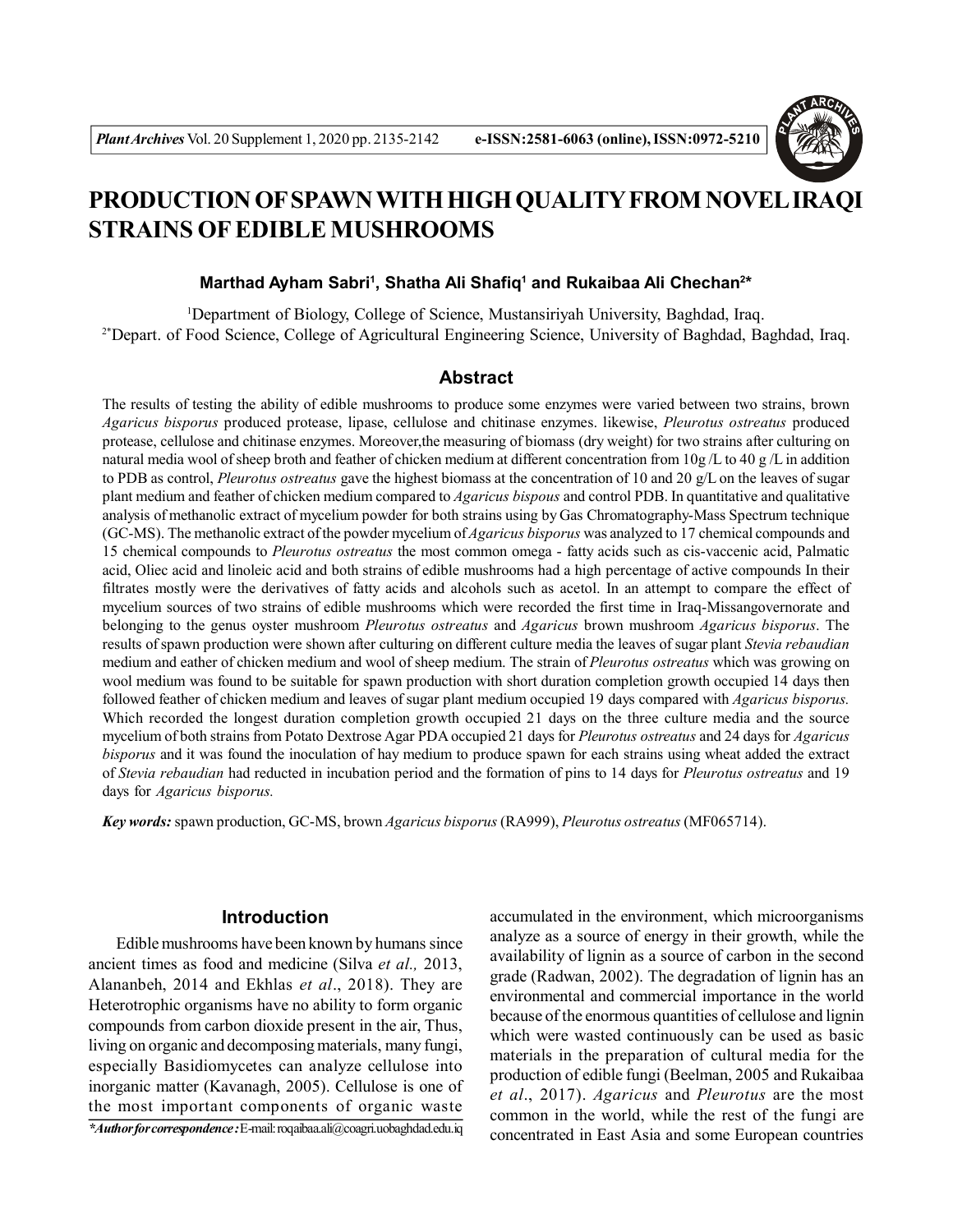(Jroyse, 2014). *Agaricus bisporus* is the first of the most wide spread edible mushrooms in the world Kavanagh, 2005, Abirami and Ananthi, 2015, Valverde *et al.,* 2015) and has an important effect on the decomposition of lignin through its secretion of Peroxidases and Lacases, which occurs at the stage of forming mycelium in culture medium (Gregori *et al.,* 2007 ). The selective of grains used in preparation of spawn carefully, should be not broken and free infections and usually washed then treated thermally and dried to become a humidity between 52- 48% in order to reduction the bacterial contamination and determination the speed of growth of mushrooms (Oie, 2005). A mixture of CaCO<sub>3</sub> and CaSO<sub>4</sub>  $H_2O$  to improve the texture of the medium through reducing of agglutinations, then sterilized for a sufficient period and then inoculated by mycelium produced from the previous stage and incubated for several weeks at an appropriate temperature until the completion of the growth to get of spawn ready to next stage (fruiting bodies production), spawn should use directly to prevent contamination (Al-Saadawi, 2015) suggest that it is possible to use sawdust at this stage instead of grains to be preserved at a higher temperature and for a longer period without getting contamination or self-degradation because of containing less nutrients than grains, as well as their low cost, due to high carbon content and low nitrogen ratio in sawdust, some studies preferred adding supporting material to sawdust such as Soybean flour, wheat grain, beer yeast, etc. The purpose from this research to get the best medium for growing edible mushrooms to produce spawnin short time in addition to knowledge the active compounds in edible mushrooms.

# **Materials and Methods**

# **The References of strains of Edible Mushrooms**

The current study was done in the Laboratory Biotechnology for Propagation and Production of edible mushrooms at College of Agricultural Engineering Science -Baghdad university-Baghdad- Iraq. Two strains of edible mushrooms were obtained from college of Agriculture which were isolated from Missan governorate and recorded for the first time in Iraq *Pleurotus ostreatu*s and *Agaricus bisporus* (brown mushroom) in National Center for Biotechnology Information-NCBI website (Marthad *et al*., 2019).

- 1. *Agaricus bisporus* strain RA999 accession version (MK 208476.1)
- 2. *Pleurotus ostreatus* (oyster mushroom) accession version (MF065714).

## **Test the Ability of Edible Mushrooms to producte**

#### **of enzymes**

- 1. Sreening lipase production: The sterile medium which contains on substrate (pepton supporting with Tween 80) was prepared and poured in plates. An agar plug (6 mm) was removed from the periphery of 7 days old cultures grown on PDA plates of each species *Pleurotus ostreatu*s and *Agaricus bisporus* then placed in the center culture medium plates on to triplicate plates containing the screening medium, plates were incubated at 35ºC until the fungal growth for 14 days in an incubator. Lipolysis was indicated by the appearance of clear zone of inhibition around the disc of inoculation. (Slikin, 2000).
- 2. Screening Protease production: The sterile medium skimmed milk agar was poured in plates. An agar plug (6 mm) was removed from the periphery of 7 days old cultures grown on PDA plates of each species *Pleurotus ostreatus* and *Agaricus bisporus* then placed in the center culture medium plates on to triplicate plates containing the screening medium, plates were incubated at  $35^{\circ}$ C until the fungal growth for 14 days in an incubator. Protease was indicated by the appearance of clear zone of inhibition around the disc of inoculation. (Vijayaraghavan *et al.,* 2013).
- 3. Screening cellulase production: Carboxy methyle cellulose agar was poured in plates. An agar plug (6 mm) was removed from the periphery of 7 days old cultures grown on PDA plates of each species then placed in the center culture medium plates on to triplicate plates containing the screening medium, plates were incubated at  $35^{\circ}$ C until the fungal growth for 14 days in an incubator. The detection medium containing a chromogenic substrate (Congo red) was used to screen the edible mushrooms *Pleurotus ostreatu*s and *Agaricus bisporus* for cellulase producing ability and indicated by the appearance of clear zone of inhibition around the disc of inoculation. The detection of producing chitinase by forming clearance zones around the disc of inoculation. (Kasana *et al.,* 2008).
- 4. Srceening Chitinase Production: Chitin agar was poured in plates. An agar plug (6 mm) was removed from the periphery of 7 days old cultures grown on PDA plates of each species, then placed in the center culture medium plates on to triplicate plates containing the screening medium, plates were incubated at  $35^{\circ}$ C until the fungal growth for 14 days in an incubator and indicated by the appearance of clear zone of inhibition around the disc of inoculation. (Dhanya *et al.,* 2015).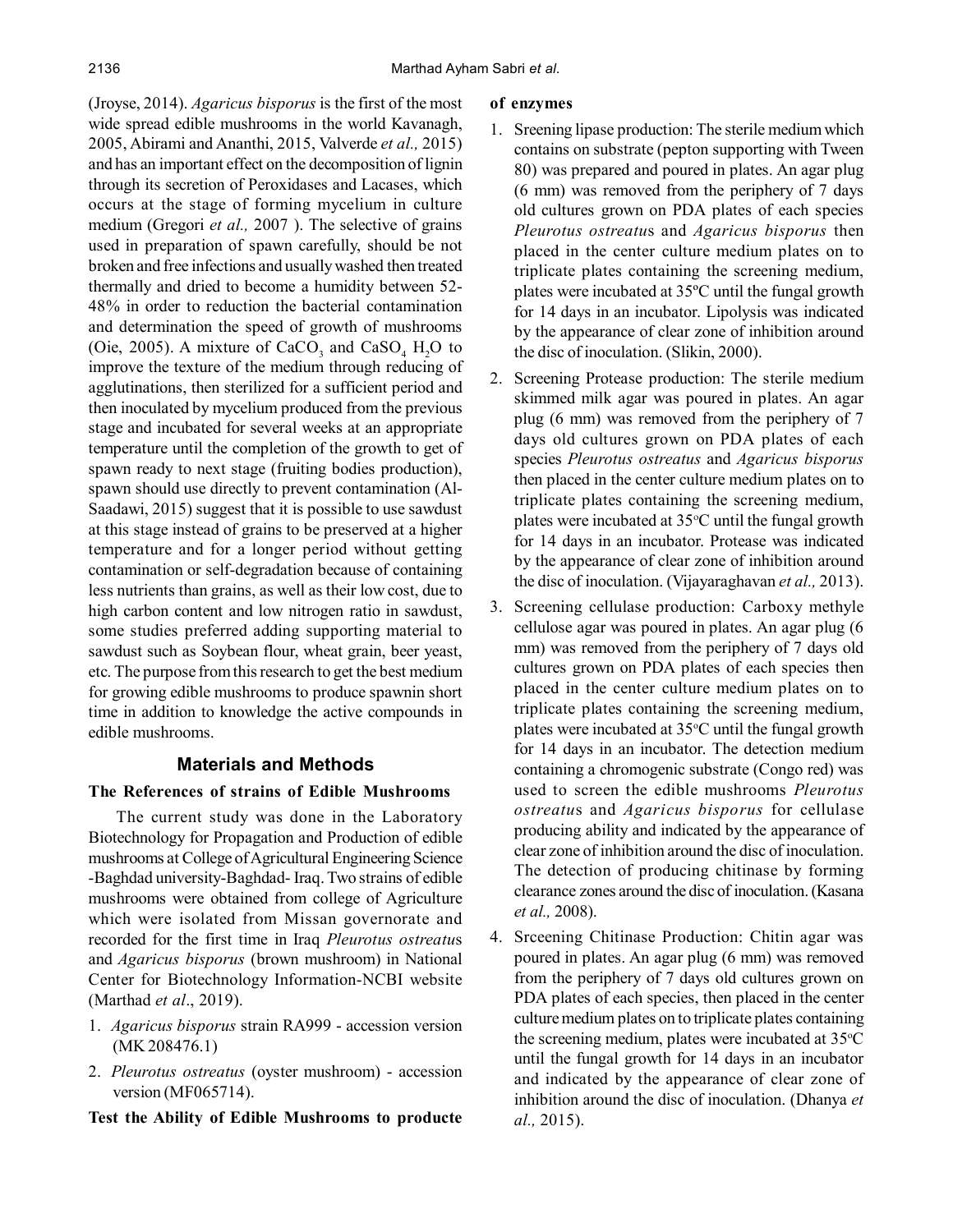#### **Determination of Biomass of Edible Mushrooms**

Two species of edible mushrooms were cultured in three natural media (feather, leaves of *Stevia rebaudian* Bertoni) at concentrations  $(1, 5, 10)$  mg/L in addition to Potato Dextrose Broth (PDB). Test broth for each medium and species were prepared with 250ml Erlenmeyer flasks, filled with 50ml of liquid medium and added one disc in diameter 6mm and final pH was adjusted to 6.5 then incubated for 4 weeks at  $35^{\circ}$ C and the biomass growth of fungi was observed on fourth week days. A clear biomass mat was obtained by filtration using Whatmman No.2 filter paper inside a biological safety cabinet. The collected biomass was washed twice with distilled water and dried at  $45-50$ °C for 24 hours or until constant dry weight was achieved then the dry weight was estimated gravimetrically mg/L (Lai *et al.,* 2004).

## **Preparation of Methanol Extract of Edible Mushrooms**

According to the method of Sathyaprabha and others (Sathyaprabha *et al.*, 2011) with modification 25gm dried biomass powder of *Pleurotus ostreatu*s and *Agaricus bisporus* was taken in a conical flask with 30ml of 95% methanol crushed with respective solvent and stored it for overnight soaking, the flasks were covered with aluminum foil and the mixture was filtered through Whatmman filter paper no.1 and the filtrate concentrated in a rotary evaporator. The methanol was evaporated and the extract was collected and dried until use GC-MS.

## **Analysis of the Chemical Constituents** *Pleurotus ostreatu***s and** *Agaricus bisporus* **By (GC-MS)**

GC-mass chromatography analysis was performed to identify the chemical compounds in biomass (dry weight) extracts of *Pleurotus ostreatu*s and *Agaricus bisporus*. Identification of chemical compounds was done by injecting  $2\mu$ l of sample into an RT \*5 column (30\*0.32) nm) of GC-MS model (Perkin Elmer, Clarus 500, USA), helium (3ml/min) was used as a carrier gas. The following temperature gradient program was used (75°C for 2 min followed by an increase from 75 to 175°C at a rate of 50°C per min and finally 7 min at 175°C). The m/z peaks representing mass to charge ratio characteristics of the chemical compounds fractions were compared to those in the mass spectrum library of the corresponding organic compounds. This experiment was conducted in Science and Technology Ministry.

#### **Preparation of Spawn**

The grains of wheat were poured in boiling water for 20 minutes then filtrated in sieve until humidity reaches about 50%. Calcium carbonate  $CaCO<sub>3</sub>$  and  $CaSO<sub>4</sub>H<sub>2</sub>O$ were added to 15 g/kg wet weight of grains, mixed together then distributed in nylon bags by 250 g/bag and blocked by medical cotton and gauze with the present of a plastic ring proved about 10 cm from the beginning of the bag, sterilized bags in autoclave for one hour, cooled to 25 $\degree$ C, then added four pieces of inoculum (2×2 cm) from the center of PDA medium as control and four pieces of inoculum from wool of sheep medium, Feathers of chicken medium and leaves of *Stevia rebaudian* medium for each strains *Pleurotus ostreatus* and *Agaricus bisporus* to test the effectiveness of mycelium source on spawn production. The bags were transferred to the incubator at  $25^{\circ}$ C with stirring the bags once each a week to prevent grain aggregation and distributed the inoculum equally (Kumari *et al.,* 2017).

#### **Effect of** *Stevia rebaudian* **Leaves on Spawn Production**

The addition of leaves of *Stevia rebaudian* and mycelium growth of *Pleurotus ostreatus* and *Agaricus bisporus* on production of spawn was tested through adding leaves of *Stevia rebaudian* in concentration 40g/ kg to wet weight of wheat grains  $CaCO<sub>3</sub>$  and calcium  $CaSO<sub>4</sub>H<sub>2</sub>O$  were added to the  $CaSO<sub>4</sub>H<sub>2</sub>O$  and 15 g/kg wet weight of the grains compared to the same media, but without the addition of leaves of *Stevia rebaudian* powder. The grains were mixed with well-added additives and distributed in nylon bags then blocked by medical

| <b>Type</b>      | <b>Mycelium</b>            |                          |         | Growth (day) | <b>Duration</b> |           |         |                   |
|------------------|----------------------------|--------------------------|---------|--------------|-----------------|-----------|---------|-------------------|
| of fungi         | source                     |                          | д       | 14           | 19              | 21        | 24      | completion growth |
|                  | <b>PDA</b>                 | $\overline{\phantom{0}}$ | $^{+}$  | $++$         | $++$            | $+++++$   |         | 21                |
| Pleurotus        | Wool of sheep              | $\overline{\phantom{a}}$ | $++$    | $+ + + + +$  |                 |           |         | 14                |
| ostreatus        | Feathers of chicken        |                          | $++$    | $++++$       | $+++++$         |           |         | 19                |
|                  | Leaves of Stevia rebaudian | $\overline{\phantom{0}}$ | $++$    | $+\text{++}$ | $+ + + + +$     |           |         | 19                |
|                  | <b>PDA</b>                 |                          | $^{+}$  | $^{++}$      | $++$            | $+\$ $+\$ | $+++++$ | 24                |
|                  | Wool of sheep              | $\overline{\phantom{0}}$ | $^{+}$  | $++$         | $++$            | $+++++$   |         | 21                |
| Agaricusbisporus | Feathers of chicken        | -                        | $^{++}$ | $++$         | $++$            | $+++++$   |         | 21                |
|                  | Leaves of Stevia rebaudian | -                        | $^{+}$  | $++$         | $++++$          | $+++++$   |         | 21                |

**Table 1:** Effect of mycelium sources of *Pleurotus ostreatus* and *Agaricus bisporus* on production of spawn.

+ growth, - No growth, / time of complete growth.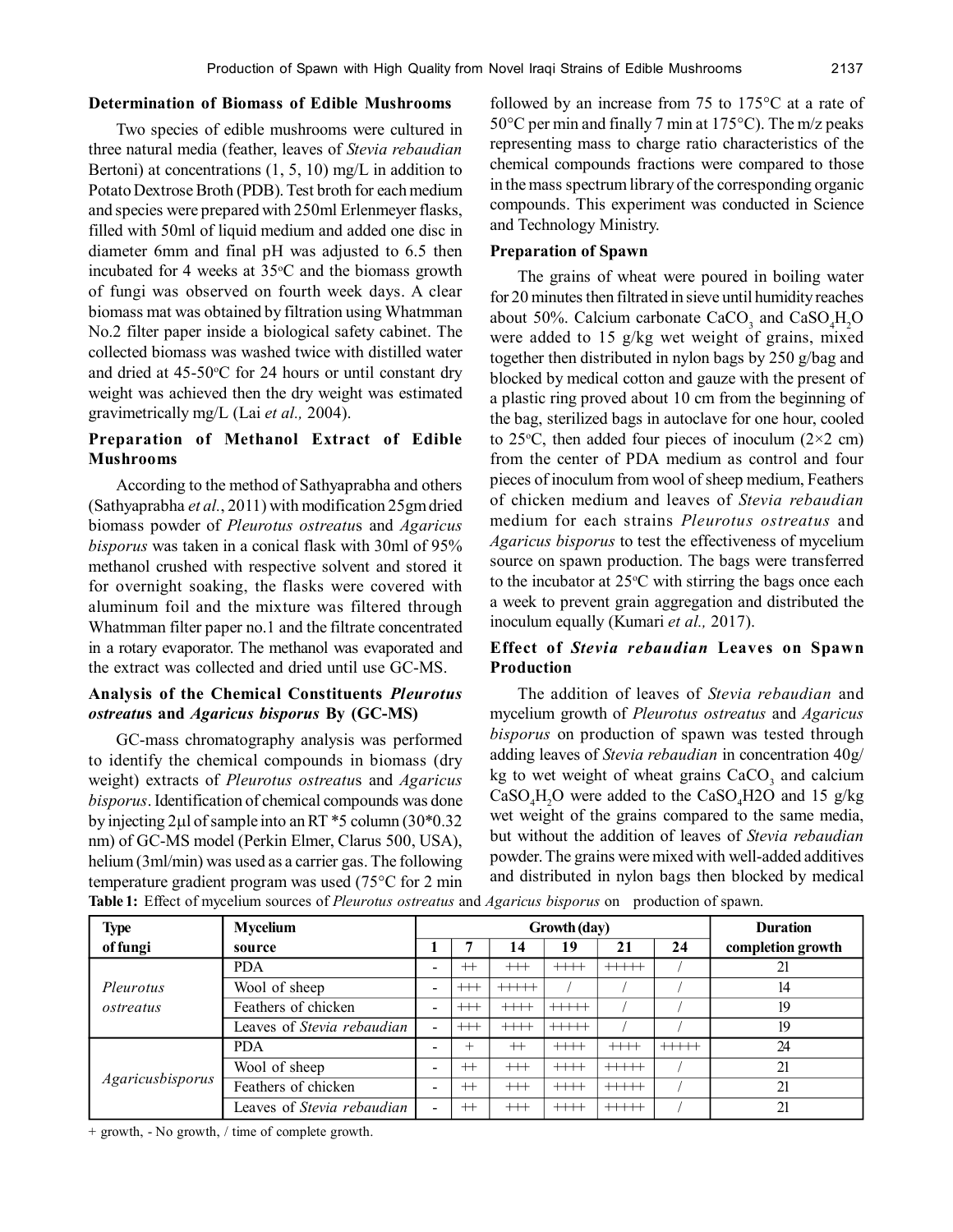| <b>Type</b>                 |       | <b>Mycelium</b>            | Growth (day)             |         |              |             |              |         | <b>Duration</b>   |
|-----------------------------|-------|----------------------------|--------------------------|---------|--------------|-------------|--------------|---------|-------------------|
| of fungi                    |       | source                     |                          |         | 4            | 19          | 21           | 24      | completion growth |
|                             |       | <b>PDA</b>                 |                          | $^{+}$  | $++$         | $++++$      | $+++++$      |         | 21                |
| Pleurotus<br>ostreatus      | Wheat | Leaves of Stevia rebaudian | $\overline{\phantom{0}}$ | $^{++}$ | $+\!+\!+\!$  | $+\!+\!+\!$ |              |         | 19                |
|                             | Wheat | <b>PDA</b>                 |                          | $^{++}$ | $+\text{++}$ | $+++++$     |              |         | 19                |
|                             |       | Leaves of Stevia rebaudian | $\overline{\phantom{a}}$ |         | $++++$       |             |              |         | 14                |
| <b>Agaricus</b><br>bisporus | Wheat | <b>PDA</b>                 | -                        |         | $^{++}$      | $++$        | $+\!+\!+\!$  | $+++++$ | 24                |
|                             |       | Leaves of Stevia rebaudian |                          | $^+$    | $^{++}$      | $++$        | $+\text{++}$ |         | 21                |
|                             | Wheat | <b>PDA</b>                 |                          | $^+$    | $++$         | $++$        | $+++++$      |         | 21                |
|                             |       | Leaves of Stevia rebaudian | $\overline{\phantom{0}}$ | $++$    | $+\cdots$    | $+++++$     |              |         | 19                |

**Table 2:** Effect of addition of Leaves of *Stevia rebaudian* and mycelium growth of *Pleurotu sostreatus* and *Agaricus bisporus* on production of spawn.

+ growth, - No growth, / time of complete growth.

cotton gauze and gauze with the aid of a plastic ring that was fixed about 10 cm from the beginning of the bag, the bags were sterilized at  $121\textdegree C$  and  $1.5$  kg/cm2 for an hour and a half. cooled to  $25^{\circ}$ C, then added four pieces of inoculum  $(2\times2$  cm) from the center of PDA medium medium for each strains *Pleurotus ostreatus* and *Agaricus bisporus*. The bags were transferred to the incubator at  $25^{\circ}$ C with stirring the bags once each a week to prevent grain aggregation and distributed the inoculum equally.

#### **Results and Discussion**

#### **Screening of Enzymes production by Edible Fleshy Mushrooms**

**Lipase:** The results of test the ability of edible fleshy mushrooms for two strains *Pleurotus ostreatu*s and *Agaricus bispous* of analyzing of lipid by production lipase were showed the strain *Agaricus bispous* had the ability to produce lipase enzyme by forming transparent zone around in diameter >15 mm on tween 80 agar and gave positive result, on the other hand the strain *Pleurotus ostreatu*s gave the negative results. see in table 3. Mushrooms produce extracellular enzymes such as chitinase, lipase, cellulase, protease, keratinase and etc. that affect the increase in its nutritional value and degradation of the substrate through enzyme production. but lipases have never been isolated from the basidiomycete fungus *Pleurotus ostreatus* even if many putative lipase coding genes have been automatically annotated in its genome (Riley *et al.,* 2014, Castanera *et*

**Table 3:** Screening of Enzymes Production ByEdible flesh ushrooms on solid agar. The symbol (+) producer and (-) non producer.

| <b>Type of fungi</b>    | <b>Type of</b>             |               |
|-------------------------|----------------------------|---------------|
| <b>Agaricus bispous</b> | <b>Pleurotus</b> ostreatus | <b>Enzyme</b> |
|                         |                            | Lipase        |
|                         |                            | Protease      |
|                         |                            | Cellulase     |
|                         |                            | Chitinase     |

*al*., 2016).

**Protease:** The results of test the ability of edible fleshy mushrooms for two strains *Pleurotus ostreatu*s and *Agaricus bispous* of analyzing of protein by production protease on the Skimmed milk agar were showed both straina *Agaricus bispous* and *Pleurotus ostreatu*s had the ability to produce protease enzyme by forming transparent zone around in diameter >15 mm on Skimmed milk agar and gave positive result see in table 3. Proteases play important roles in the physiology of fungi, acting in processes such as germination and sporulation. This enzyme seems to have a close relationship with the lifestyle of fungi, as observed in *Pleurotus and Agaricus* (Cui *et al.,* 2007).

**Cellulase:** The results of test the ability of edible fleshy mushrooms for two strains *Pleurotus ostreatu*s and *Agaricus bispous* of analyzing of protein by production protease on the Carboxymethyle cellulose agar (CMC) were showed both straina *Agaricus bispous* and *Pleurotus ostreatu*s had the ability to produce protease enzyme by forming transparent zone around in diameter >15 mm on Carboxymethyle cellulose agar (CMC) and gave positive result table 3. This results agreed with the study of (Alananbeh *et al*., 2014) were found the ability of *P.ostreatus* to produce cellulase and also (Wu and jae-shin, 2017) when tested the ability of ten strains of mushrooms onto CMC agar-Congo red plates and produce carboxymethylcellulase therefore in nature most of the mushrooms species grow on soil or wood in nature and have the enzymatic capacity to use cellulose, hemicellulose and other components of lignocellulosic matter as a source of carbon and energy (Sánchez, 2009).

**Chitinase:** The results of test the ability of edible fleshy mushrooms for two strains *Pleurotus ostreatu*s and *Agaricus bispous* of analyzing of protein by production protease on the purified chitin agar were showed both straina *Agaricus bispous* and *Pleurotus ostreatu*s had the ability to produce protease enzyme by forming transparent zone around in diameter >15 mm on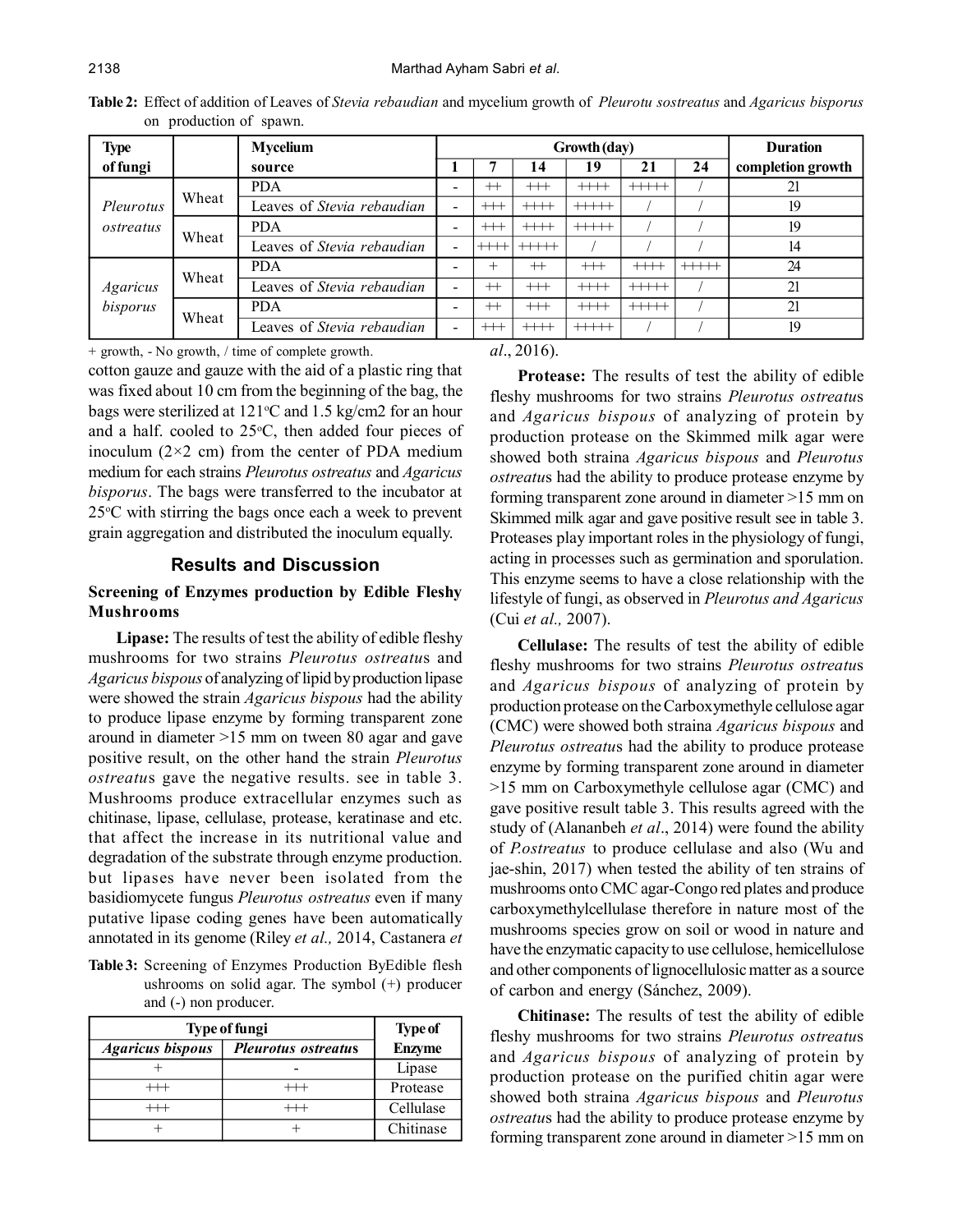|                  | R.t.   |                                                                   |                                                | M.W.     | Area          | R.A.          |
|------------------|--------|-------------------------------------------------------------------|------------------------------------------------|----------|---------------|---------------|
| N <sub>0</sub> . | (min)  | <b>Compounds</b>                                                  | formula                                        | (g/mole) | $\frac{6}{9}$ | $\frac{6}{6}$ |
| 1                | 4.139  | Glycerin                                                          | C3H8O3                                         | 92       | 0.91          | 2.48          |
| $\overline{c}$   | 11.921 | Cycloheptasiloxane, tetradecamethyl                               | C14H42O7Si7                                    | 518      | 1.65          | 1.82          |
| 3                | 14.052 | Cyclooctasiloxane, hexadecamethyl                                 | C16H48O8Si8                                    | 592      | 1.55          | 1.70          |
| 4                | 16.326 | Cyclohexasiloxane, dodecamethyl                                   | C12H36O6Si6                                    | 444      | 1.24          | 2.04          |
| 5                | 17,775 | Methyl 14-methylpentadecanoate                                    | C17H34O2                                       | 270      | 3.63          | 2.15          |
| 6                | 18.367 | Palmatic acid                                                     | C16H32O2                                       | 256      | 13.24         | 3.75          |
| 7                | 19.996 | 9,12-Octadecadienoic acid, methyl ester                           | C19H34O2                                       | 294      | 3.38          | 1.85          |
| 8                | 20.063 | 10-Octadecenoic acid, methyl ester                                | C19H36O2                                       | 296      | 5.22          | 1.91          |
| 9                | 20.346 | Methyl isoheptadecanoate                                          | C18H36O2                                       | 284      | 1.90          | 2.02          |
| 10               | 20.661 | Cis-Vaccenic acid                                                 | C18H34O2                                       | 282      | 43.07         | 6.52          |
| 11               | 20.868 | Cerasynt                                                          | C <sub>22</sub> H <sub>44</sub> O <sub>4</sub> | 372      | 5.31          | 2.55          |
| 12               | 21.990 | 1,3,3,3-Tetramethyl disiloxanyltris(trimethylsilyl) orthosilicate | C13H40O5Si6                                    | 444      | 1.10          | 1.88          |
| 13               | 23.910 | E,E-2,13-Octadecadien-1-ol                                        | C18H34O                                        | 266      | 2.82          | 2.57          |
| 14               | 24.227 | 2-Hexadecar                                                       | C19H38O4                                       | 330      | 1.53          | 2.26          |
| 15               | 24.599 | Hexadecamethylheptasiloxane                                       | C16H48O6Si7                                    | 532      | 1.84          | 2.30          |
| 16               | 25.774 | Olein, 2-mono                                                     | C <sub>2</sub> 1H <sub>40</sub> O <sub>4</sub> | 356      | 10.96         | 3.77          |
| 17               | 26.860 | Squalene                                                          | C30H50                                         | 410      | 0.65          | 1.32          |

**Table 4:** GC mass profile of the biomass of *Agaricus bisporus.*

 $RT =$  Retention time,  $RA =$  peak area of each compound / the highest peakaerea \*100.

the purified chitin agar and gave positive result see in table 3. This enzyme plays a critical roles in fungal growth and development, in resistance of plants to fungal pathogens and in parasitism of insects by entomopathogenic fungi however (Sufiate *et al*., 2017) demonstrated the first report about the activity of each enzymes chitinase and cellulase which are secreated by *Pleurotus eryngii* and *Pleurotus ostreatus.* against Meloidogynejavanica eggs. as nematicidal action.

# **Determination of Biomass of Edible Mushrooms at Different Concentrations and Natural Media**

The utilization of selective natural media Leaves of *Stevia rebaudian* as agro-wastes medium and feather of chicken as animal wastes medium after obtaining the highest growth rates among the rest of natural media. The results showed in fig. 1 and fig. 2, *Pleurotus ostreatu*s was obtained higher biomass dry weight at concentrations 10 g/L and 20 g/L in liquid media of Leaves of *Stevia*



**Fig. 1:** Effect of the concentration of natural medium on biomass (dry weight) of *Pleurotus ostreatu*s in liquid Media.

*rebaudian* and feather of chicken media than the stain of *Agaricus bispous* compared with the control potato dextrose broth PDB, in fig. 1 was observed that the higher biomass of dry weight value was obtained using, feather of chicken firstly the biomass of dry weight values for *Pleurotus ostreatu*s at concentration (10,20) g/L were recorded (1.20, 1.01) g/Lrespectively. While *Agaricus bispous* was secondly, (0.90, 1.03) g/L respectively and Leaves of *Stevia rebaudian* for *Pleurotus ostreatu*s (1.0, 0.88) g/L then *Agaricus bispous* (0.96, 0.90 ) g/L respectively, these results were matched with the results of vegetative growth on solid media.

Different types of wastes have been suggested as prospective nutritional sources for growth of edible mushrooms with low costs. The due to success of leaves *Stevia rebaudian* as a natural medium for growth of edible mushrooms to exist of high sweet compounds steviol glucosides specially steviosides which contains from three



**Fig. 2:** Effect of the concentration of natural medium on biomass (dry weight) of *Agaricus bispous* in liquid Media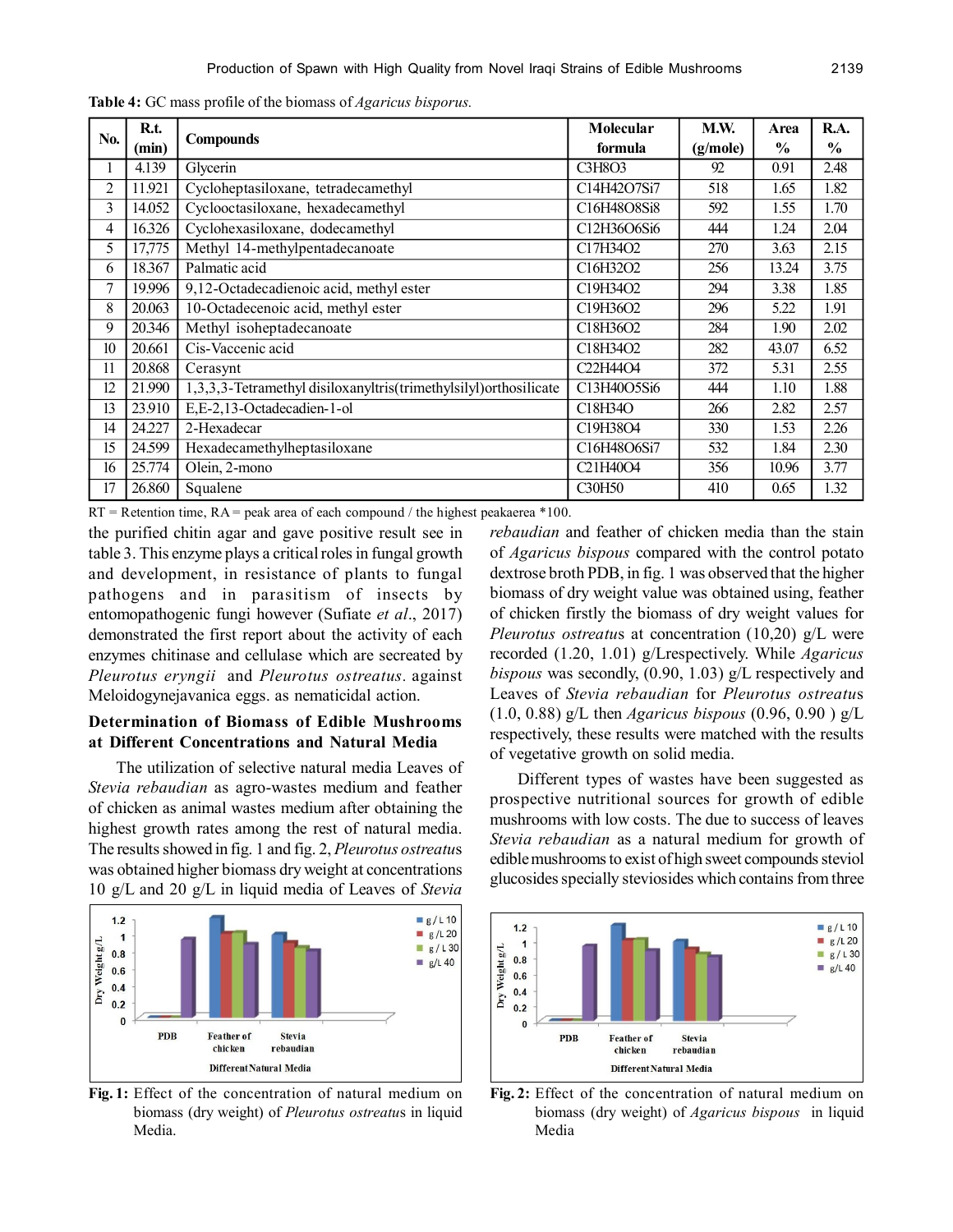|     | R.t.   |                                                                   | Molecular                                                        | M.W.       | Area          | R.A.          |
|-----|--------|-------------------------------------------------------------------|------------------------------------------------------------------|------------|---------------|---------------|
| No. | (min)  | <b>Compounds</b>                                                  | formula                                                          | (g/mole)   | $\frac{6}{9}$ | $\frac{6}{9}$ |
|     | 13.934 | 1-Butoxy-3,3,3-trimethyl-1-[(trimethyl)oxy]disiloxanyl            | C19H54O7Si7                                                      | 590        | 2.84          | 1.69          |
| 2   | 16.056 | N-(Trifluoroacetyl)-N,O,O;O-tetrakis(trimethylsilyl)norepinphrine | C22H42F3NO4Si4                                                   | 553        | 3.23          | 1.91          |
| 3   | 17.880 | Dodecamethylcyclohexasiloxane                                     | C12H36O6Si6                                                      | 444        | 2.17          | 1.80          |
| 4   | 18.945 | Methyl14-methylpentadecanoate                                     | C17H34O2                                                         | <b>270</b> | 2.16          | 1.87          |
| 5   | 19.253 | 4-Methyldocosane                                                  | C23H48                                                           | 324        | 2.85          | 2.04          |
| 6   | 19.373 | Palmitic acid                                                     | C16H32O2                                                         | 256        | 12.87         | 2.54          |
|     | 19.509 | 1-Isopropoxy-3,3,3-trimethyl-1-[(trimethylsilyl)oxy]disil         | C18H52O7Si7                                                      | 576        | 2.18          | 1.79          |
| 8   | 20.683 | 9,12-Octadecadienoic acid, methyl ester                           | C19H34O2                                                         | 294        | 4.06          | 1.68          |
| 9   | 21.186 | Pentadecanoic acid                                                | C15H30O2                                                         | 226        | 44.08         | 4.87          |
| 10  | 21.363 | Arachic acid                                                      | C20H40O2                                                         | 312        | 5.37          | 2.03          |
|     | 23.571 | Octadecamethylcyclononasiloxane                                   | C18H54O9Si9                                                      | 666        | 2.59          | 2.11          |
| 12  | 24.109 | Linoleic acid                                                     | C18H32O2                                                         | 280        | 2.75          | 2.51          |
| 13  | 24.723 | Cyclodecasiloxane, eicosamethyl                                   | C <sub>20</sub> H <sub>60</sub> O <sub>10</sub> S <sub>i10</sub> | 740        | 2.94          | 2.17          |
| 14  | 25.868 | Glycerol2-monooleate                                              | C21H40O4                                                         | 356        | 7.68          | 2.82          |
| 15  | 26.871 | 1,1,3,3,5,5,7,7,9,9,11,11,13,13,15,15-Hexadecamethyloctasiloxane  | C16H50O7Si8                                                      | 578        | 2.22          | 2.07          |

**Table 5:** GC mass profile of the biomass of *Pleurotus ostreatus.*

 $RT =$  Retention time,  $RA =$  peak area of each compound / the highest peakaerea  $*100$ .

molecules glucose, steviol and glycan that are considered as a carbon source and energy for growth of edible mushrooms *Pleurotus ostreatu*s and *Agaricus bispous*, while the chemical components of feather has high ratio of keratin (Pemba and Sharangi, 2016).

## **Analysis of the Chemical Constituents** *Pleurotus ostreatu***s and** *Agaricus bispous* **By (GC-MS)**

After cultivation of edible flesh mushrooms in liquid medium potato dextrose broth for 30 days. The GC-MS chromatography of biomass mycelium powder of *Agaricus bisporus* was extracted with 95% methanol to the seventeen peaks of the compounds detected was shown in table 4. Peaks were determined to be Glycerin, Cycloheptasiloxane, tetradecamethyl, Cyclooctasiloxane, hexadecamethyl, Methyl 14-methylpentadecanoate, Palmitic acid, 9,12-Octadecadienoic acid, methyl ester, 10-Octadecenoic acid, methyl ester, Methyl isoheptadecanoate, Cis-Vaccenic acid, Cerasynt, 1, 3, 3, 3-Tetramethyl disiloxanyltris (trimethylsilyl) orthosilicate, E,E-2, 13-Octadecadien-1-ol, 2-Hexadecar, Olein, 2 mono, Spinacen from this table fatty acids are the predominant compound in the structures of dry mycelium of *Agaricus bisporus* such as cis-vaccenic acid, is an omega-7 fatty acid, then Palmatic acid is a common **Table 6:** GC-Mass analyzing of filtrate of *Agaricus bisporus.*

|     | R.t.     |                                        | Molecular                                      | M.W.     | Area          | R.A.          |
|-----|----------|----------------------------------------|------------------------------------------------|----------|---------------|---------------|
| No. | (min)    | <b>Compounds</b>                       | formula                                        | (g/mole) | $\frac{0}{0}$ | $\frac{0}{0}$ |
|     | 17.343   | Hexadecanoic acid                      | C16H32O2                                       | 256      | 22.35         | 3.36          |
|     | $19.148$ | 9-Hexadecenoic acid                    | C16H30O2                                       | 254      | 56.66         | 3.29          |
|     | 22.106   | Z.Z-4,16-Octadecadien<br>-1-ol acetate | C <sub>20</sub> H <sub>36</sub> O <sub>2</sub> | 308      | 20.99         | 2.54          |

saturated fatty acid and predominant fatty acids in chemical structures of mushroom then Olein, 2-mono derives from oleic acid.

While the biomass mycelium powder of *Pleurotus ostreatu*s was extracted with 95% methanol to the fifteen peaks of the compounds detected was shown in table 5. Peaks were determined to be 1-Butoxy-3,3,3-trimethyl-1-[(trimethyl) oxy] disiloxanyl, N-(Trifluoroacetyl)- N,O,O,O-tetrakis (trimethylsilyl) norepinephrine, Dodecamethyl cyclohexasiloxane, Methyl14 methylpentadecanoate, 4-Methyldocosane, Palmitic acid, 1-Isopropoxy-3,3,3-trimethyl-1-[(trimethylsilyl) oxy] disil, 9,12-Octadecadienoic acid, methyl ester,(6Z)-6 pentadecen-1-ol,Arachic acid, Octadeamethyl cyclononasiloxanc, 17-Octadecynoic acid, Cyclodecasiloxane, eicosamethyl, Glycerol2-monooleate, 1,1,3,3,5,5,7,7,9,9,11,11,13,13,15,15, Hexadecamethyloctasiloxa, (6Z)-6-pentadecen-1-ol a fatty alcohol is a predominant then palmatic acid.

These results agreed with (Goyal*et al.,* 2015) that revealed the mushrooms were found to be rich in polyunsaturated fatty acids (>75%), linoleic acid being the most predominant one in both the mushrooms. Among saturated fatty acids, palmitic acid was the major fatty acid. No significant differences were found in saturated

and unsaturated fatty acid contents of the two mushrooms.

Both *Agaricus bisporus* and *Pleurotus sajorcaju*. and Badu and others (Badu *et al.,* 2011) showed the Fatty acid composition varied among six wild mushroom species *Boletus reticulatus, Flammulinavelutipes var.*

 $RT =$  Retention time,  $RA =$  peak area of each compound / the highest peakaerea \*100.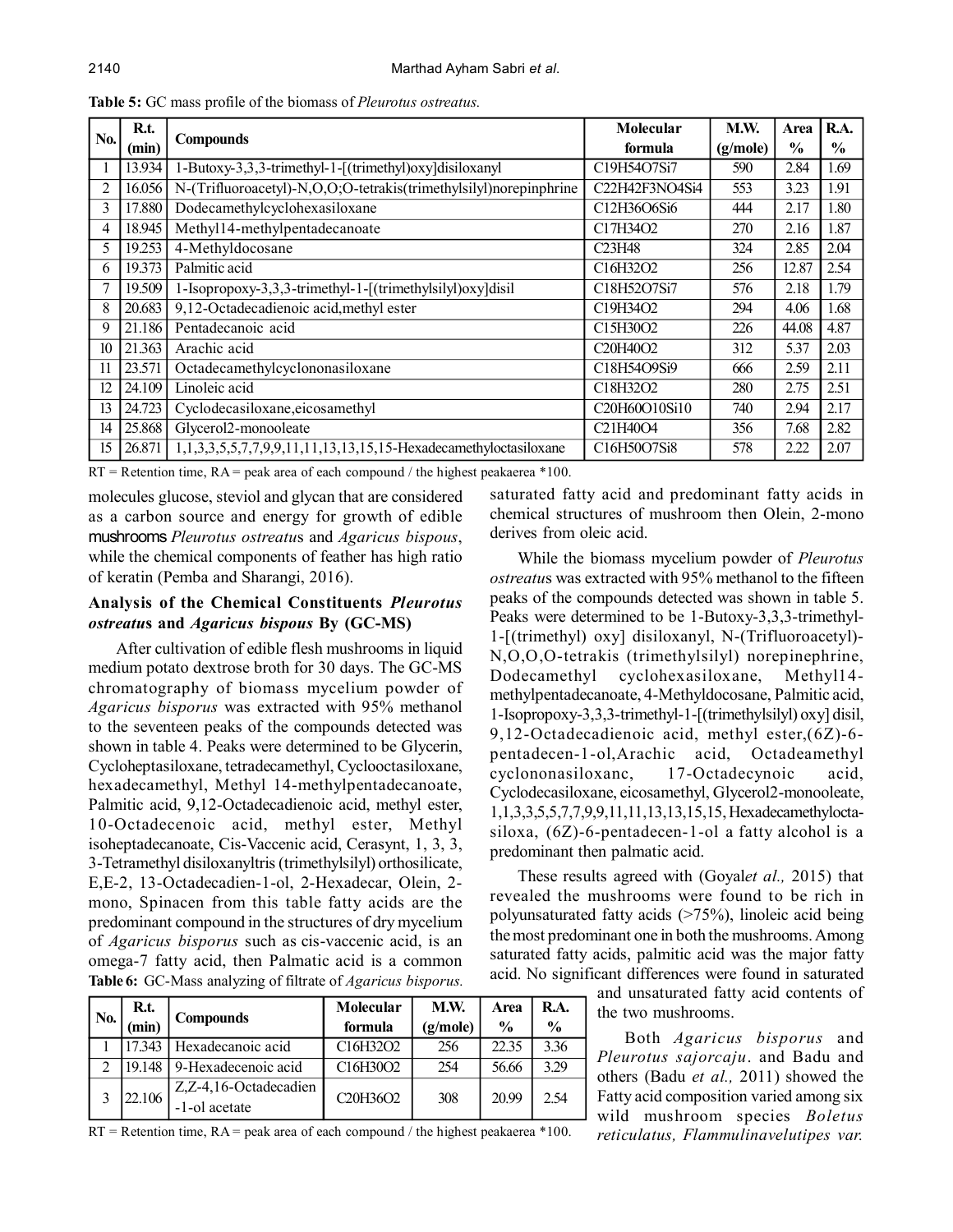| No.           | R.t.   | <b>Compounds</b>    | Molecular | M.W.     | Area          | <b>R.A.</b>   |
|---------------|--------|---------------------|-----------|----------|---------------|---------------|
|               | (min)  |                     | formula   | (g/mole) | $\frac{0}{0}$ | $\frac{0}{0}$ |
|               | 2.077  | Acetol              | C3H6O2    | 74       | 8.12          | 1.13          |
| 2             | 17.348 | Hexadecanoic acid   | C16H32O2  | 256      | 10.50         | 2.11          |
| $\mathcal{E}$ | 19.153 | 9-Hexadecenoic acid | C16H30O2  | 254      | 48.81         | 3.41          |
| 4             | 22.100 | Brassidic acid      | C22H42O2  | 338      | 9.62          | 2.09          |
| 5             | 23.867 | Olealdehyde         | C18H34O   | 266      | 22.95         | 3.26          |

**Table 7:** GC-Mass analyzing of filtrate of *Agaricus bisporus.*

*velutipes, Lactariussalmonicolor, Pleurotus ostreatus,*  $RT =$  Retention time,  $RA =$  peak area of each compound / the highest peakaerea \*100.

*Polyporussquamosus* and *Russulaanthracina*) the unsaturated fatty acids were at higher concentrations than saturated fatty acids. (In general, approximately 70% of fatty acids were the same in six species. In addition, results appeared that mushrooms were rich in polyunsaturated fatty acids, as well as in study of Rukaa and zinea on the analyzing of chemical structures of *Agaricus bisporus* using by GC. Linoleic acid was the predominant among the other compounds. The filtrates of the two strains of edible flesh mushrooms *Agaricus bisporus* and *Pleurotus ostreatus* were extracted and subjected to screening of different chemical compounds by Gas Chromatography-Mass Spectrum technique, according to the results various active compounds are presented in *Agaricus bisporus* when compared with *Pleurotus ostreatu*s The active compounds in filtrate of *Agaricus bisporus* are Palmitic acid (also known as hexadecanoic acid) is a fatty acid that is found naturally in animals and plants and also can be created in laboratory settings. Palmitic acid is widely used in a variety of applications, including personal care products and cosmetics and Ethyl linoleate is a long-chain fatty acid ethyl ester resulting from the formal condensation of the carboxy group of linoleic acid with the hydroxy group of ethanol as seen in table 6.

The filtrate of *Pleurotus ostreatu*s the chemical compound were Acetol is an organic chemical consisting of a primary alcohol substituent on acetone, the fatty acid Hexadecanoic acid and its derivatives then Brassidic acid unsaturated trans fatty acid and Olealdehyde table 7.

#### **Preparation of spawn**

The results were shown in table 1, the production of spawn on wheat grains after inoculation by two strains of edible mushrooms *Agaricus bispous* and *Pleurotus ostreatu*s that were grown on PDA medium, Wool of sheep medium and feather of chicken medium. The growth intensity was monitored for 21 days or until completion, with the aim of determining the best source mycelium among the three, it is noted that the signs of growth on the surface of grain inside the bags begin to appear after 24 hours from inoculation on all media the

mycelium of *Pleurotus ostreatu*s source which grow on wool of sheep medium was exceeded on the rest media, the duration completion growth was recorded 14 days then the mycelium source from feather of chicken and leaves of *Stevia rebaudian* were 19 days the duration completion growth compared with the production of spawn from *Agaricus bispou*s which were recorded the

longest duration of growth was 21 days in all treatments the variation between the source of mycelium and type of strain may be due to the chemical structure of wool and feather which involve of keratin and different enzyme activity of both strains*.*

# **Effect of adding leaves of** *Stevia rebaudian* **and mycelium source of** *Pleurotus ostreatus* **and** *Agaricus bispous* **in production Spawn**

The results of adding leaves of *Stevia rebaudian* on wheat grains were shown in table 2 after inoculation by two strains *Pleurotus ostreatus* and *Agaricus bispous*one was produced on PDA and the other on the leaves of *Stevia rebaudian* medium and the intensity of growth was monitored until completion on the medium, in order to determine the effect of the treatment of wheat grain with leaves of *Stevia rebaudian* in spawn preparation. It was observed that the density of growth on wheat with leaves of *Stevia rebaudian* exceeded in both strains, the duration completion growth was recorded 19 days and 14 for *mycelium source of Pleurotus ostreatus* from PDA medium and leaves of *Stevia rebaudian* medium and 21 and 19 days for mycelium source of *Agaricus bispous* from PDA medium and leaves of *Stevia rebaudian* medium compared with wheat only without adding of leaves of *Stevia rebaudian* to wheat grains.

The success of the growth of all replicates added to the leaves of *Stevia rebaudian* gave a perception of the possibility of increasing the growth of mycelium on this medium and to resist the contaminants that could face the development process on that medium. This may be due to the addition of leaves of *Stevia rebaudian* to wheat grains, which resulted in the provision of ready sources of nutrients during the growth of mycelium and gave a great energy and supplied nutrients requirements for a longer period than those provided by the same medium without the addition of supports, likewise the leaves of *Stevia rebaudian* are enrich in proteins and fatty acid in addition to active compounds such as phenols and polysaccharides, that may due to support production spawn stage and protection of wheat grains from microbial contamination (kumari *et al.,* 2017).